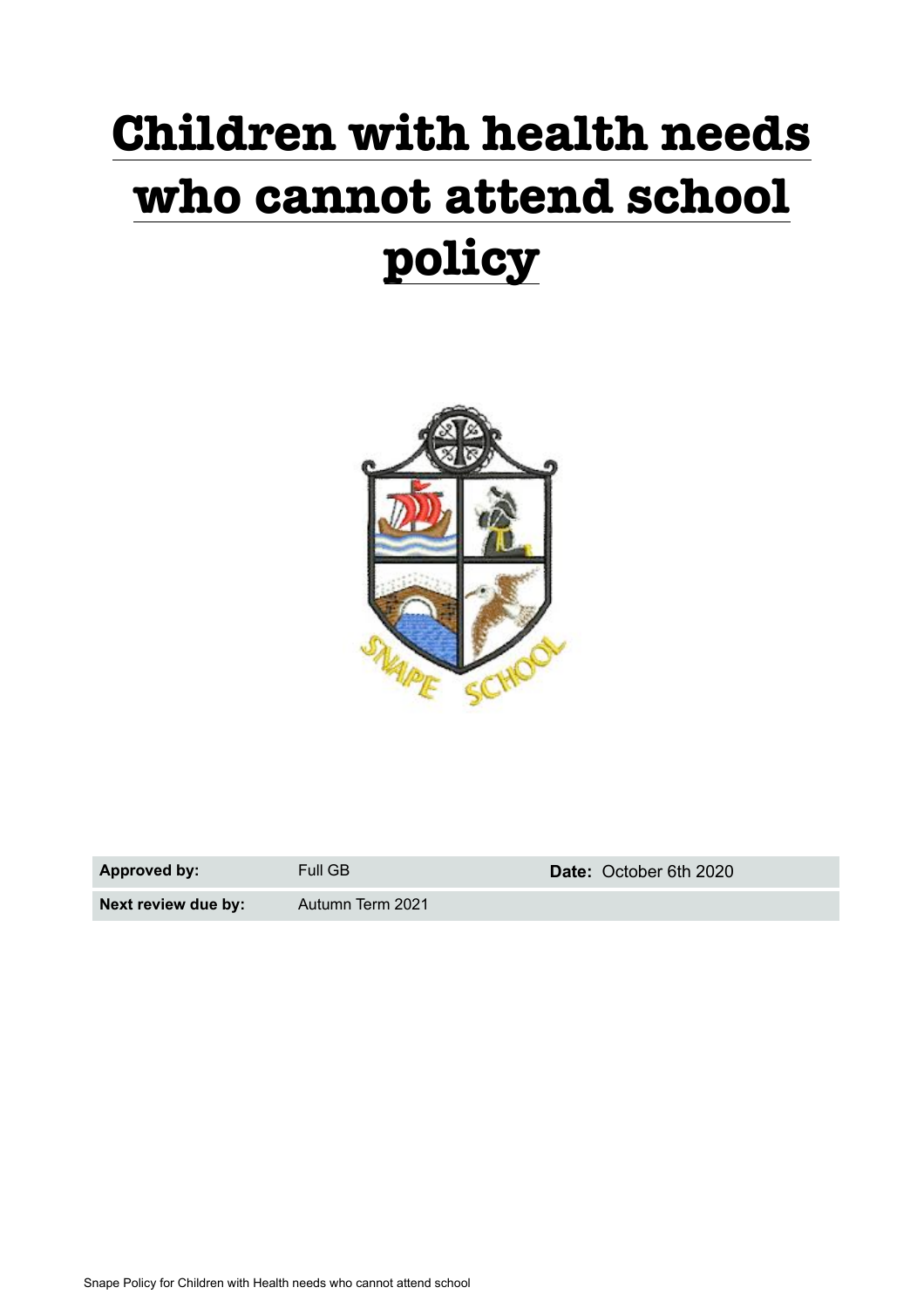## **Contents**

### <span id="page-1-0"></span>**1. Aims**

This policy aims to ensure that:

- Suitable education is arranged for pupils on roll who cannot attend school due to health needs
- Pupils, staff and parents understand what the school is responsible for when this education is being provided by the local authority

# <span id="page-1-1"></span>**2. Legislation and guidance**

This policy reflects the requirements of the [Education Act 1996.](http://www.legislation.gov.uk/ukpga/1996/56/section/19)

It also based on guidance provided by our local authority.

## <span id="page-1-2"></span>**3. The responsibilities of the school**

#### **3.1 If the school makes arrangements**

Initially, the school will attempt to make arrangements to deliver suitable education for children with health needs who cannot attend school.

You may want to add more details on areas such as:

- The child's class teacher will provide a pack of work to be sent home a mix of hard copies and activities to do online
- Work sent home will be regularly reviewed and there will be continual consultation with the child's family to make sure the work is not only a match for work being completed by peers but also pertinent for that child's circumstances at the time.
- We will re integrate pupils back into school through careful consideration with the pupil and their family-for example we may use a part time table or look at what the most suitable activities might be ie not PE first of all etc.

#### **3.2 If the local authority makes arrangements**

If the school can't make suitable arrangements,Suffolk LA will become responsible for arranging suitable education for these children.

In cases where the local authority makes arrangements, the school will:

- Work constructively with the local authority, providers, relevant agencies and parents to ensure the best outcomes for the pupil
- Share information with the local authority and relevant health services as required
- Help make sure that the provision offered to the pupil is as effective as possible and that the child can be reintegrated back into school successfully
- When reintegration is anticipated, work with the local authority to: